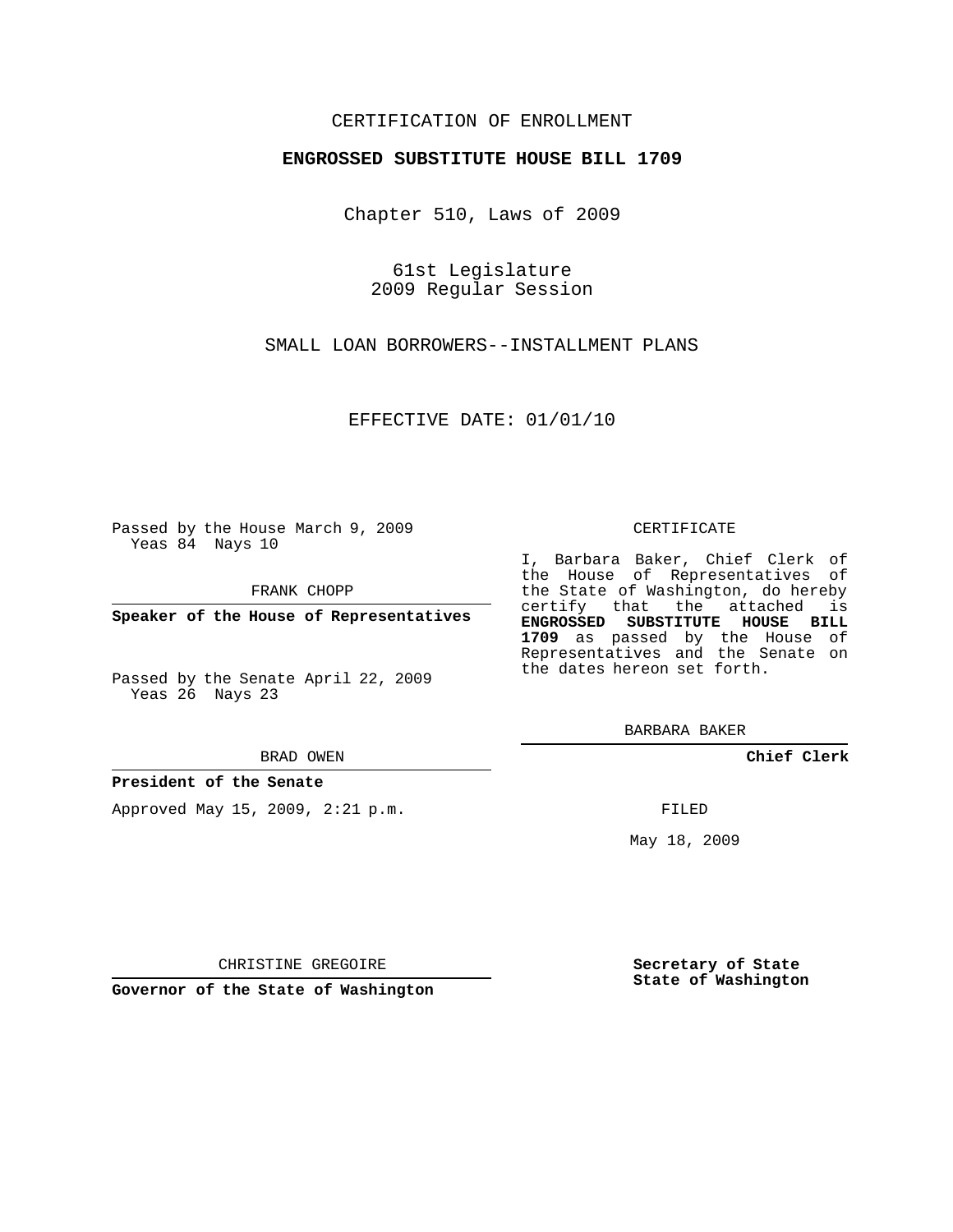# **ENGROSSED SUBSTITUTE HOUSE BILL 1709** \_\_\_\_\_\_\_\_\_\_\_\_\_\_\_\_\_\_\_\_\_\_\_\_\_\_\_\_\_\_\_\_\_\_\_\_\_\_\_\_\_\_\_\_\_

\_\_\_\_\_\_\_\_\_\_\_\_\_\_\_\_\_\_\_\_\_\_\_\_\_\_\_\_\_\_\_\_\_\_\_\_\_\_\_\_\_\_\_\_\_

Passed Legislature - 2009 Regular Session

# **State of Washington 61st Legislature 2009 Regular Session**

**By** House Financial Institutions & Insurance (originally sponsored by Representatives Nelson, White, Cody, Carlyle, Orwall, McCoy, Darneille, and Ormsby)

READ FIRST TIME 02/19/09.

 AN ACT Relating to fee and installment plan assistance for borrowers at risk of default on small loans; amending RCW 31.45.010, 31.45.073, 31.45.084, and 42.56.230; adding new sections to chapter 31.45 RCW; creating new sections; and providing an effective date.

BE IT ENACTED BY THE LEGISLATURE OF THE STATE OF WASHINGTON:

 NEW SECTION. **Sec. 1.** The legislature finds that some small loan borrowers are unable to pay the entire loaned amount when it is due. Many of these borrowers take out multiple loans to pay off the original borrowed sum.

 It is the legislature's intent to reduce or limit the number of borrowers taking out multiple loans by providing for installment plans that give a borrower a better opportunity to pay off their original small loan without having to resort to taking out a subsequent loan or loans.

 This act shall be liberally construed to effectuate the legislature's intent to protect borrowers.

 **Sec. 2.** RCW 31.45.010 and 2003 c 86 s 1 are each amended to read as follows: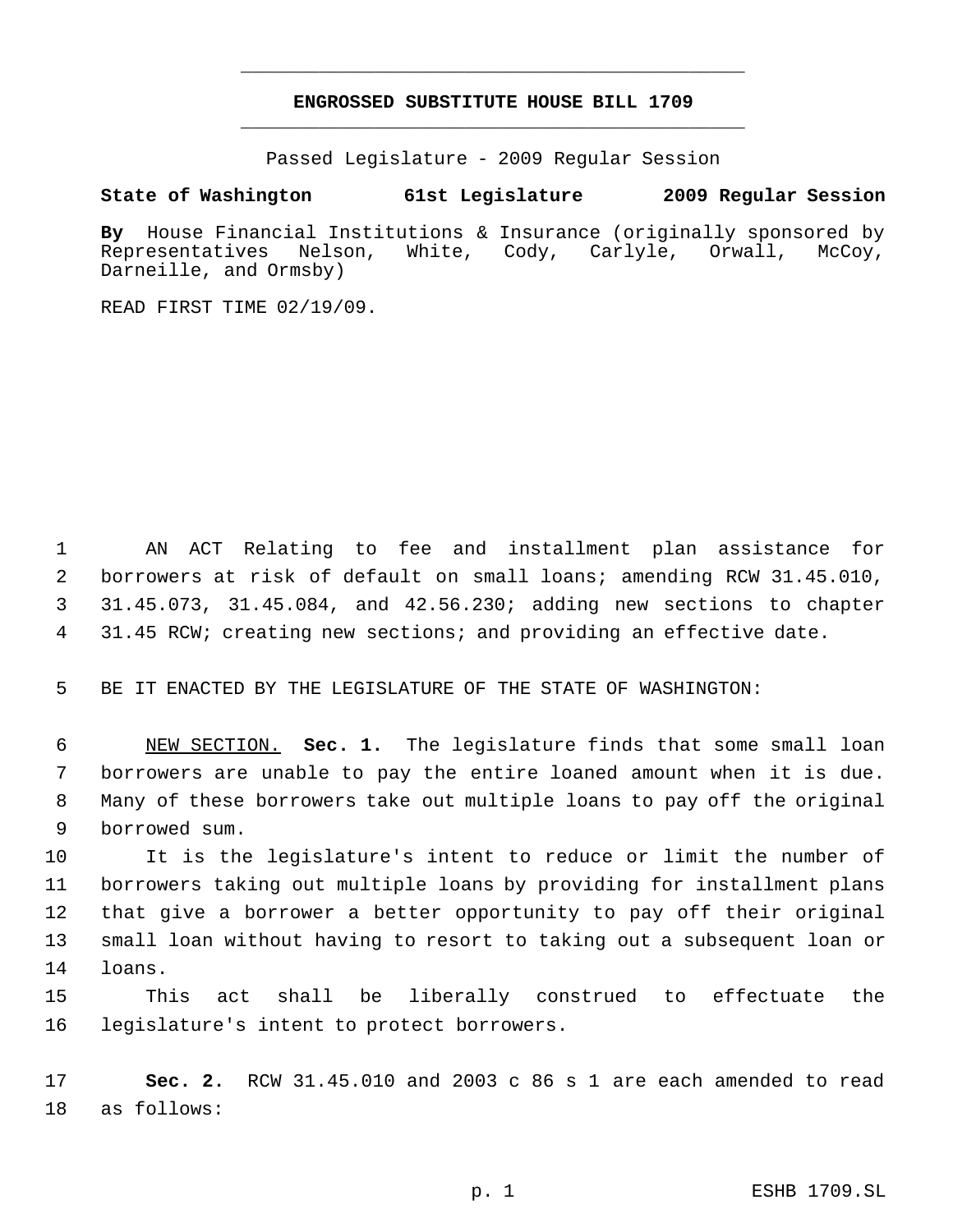Unless the context clearly requires otherwise, the definitions in this section apply throughout this chapter.

 (1) "Applicant" means a person that files an application for a license under this chapter, including the applicant's sole proprietor, owners, directors, officers, partners, members, and controlling persons.

(2) "Borrower" means a natural person who receives a small loan.

 (3) "Business day" means any day that the licensee is open for business in at least one physical location.

 (4) "Check" means the same as defined in RCW 62A.3-104(f) and, for purposes of conducting the business of making small loans, includes other electronic forms of payment, including stored value cards, internet transfers, and automated clearing house transactions.

 (5) "Check casher" means an individual, partnership, unincorporated association, or corporation that, for compensation, engages, in whole or in part, in the business of cashing checks, drafts, money orders, or other commercial paper serving the same purpose.

 (6) "Check seller" means an individual, partnership, unincorporated association, or corporation that, for compensation, engages, in whole or in part, in the business of or selling checks, drafts, money orders, or other commercial paper serving the same purpose.

(7) "Collateral" means the same as defined in chapter 62A.9A RCW.

 (8) "Controlling person" means a person owning or controlling ten percent or more of the total outstanding shares of the applicant or licensee, if the applicant or licensee is a corporation, and a member who owns ten percent or more of a limited liability company or limited liability partnership.

 (9) "Default" means the borrower's failure to repay the small loan in compliance with the terms contained in the small loan agreement or 30 note or failure to ((make payments in compliance with a loan payment plan)) pay any installment plan payment on an installment plan within ten days after the date upon which the installment was scheduled to be paid.

(10) "Director" means the director of financial institutions.

 (11) "Financial institution" means a commercial bank, savings bank, savings and loan association, or credit union.

(12) "Installment plan" is a contract between a licensee and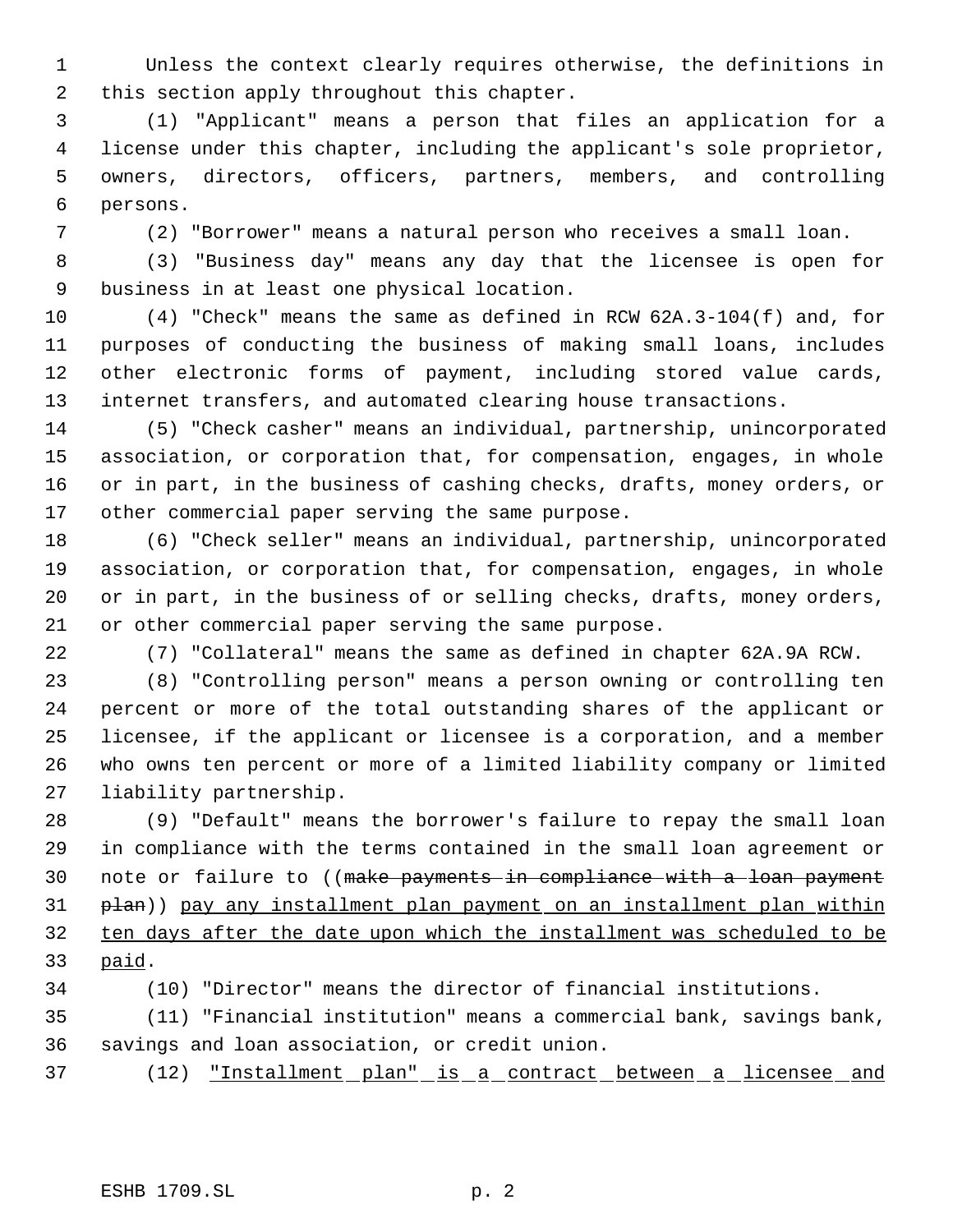1 borrower that provides that the loaned amount will be repaid in 2 substantially equal installments scheduled on or after a borrower's pay dates and no less than fourteen days apart.

 (13) "Licensee" means a check casher or seller licensed by the director to engage in business in accordance with this chapter. For purposes of the enforcement powers of this chapter, including the power to issue cease and desist orders under RCW 31.45.110, "licensee" also means a check casher or seller who fails to obtain the license required by this chapter.

10 (( $\left(\frac{13}{13}\right)$ ) (14) "Loaned amount" means the outstanding principal balance and any fees authorized under RCW 31.45.073 that have not been paid by the borrower.

13 (15) "Origination date" means the date upon which the borrower and the licensee initiate a small loan transaction.

15  $((+14))$   $(16)$  "Outstanding principal balance" of a small loan means any of the principal amount that has not been paid by the borrower.

 $((+15))$   $(17)$  "Paid" means that moment in time when the licensee deposits the borrower's check or accepts cash for the full amount owing 19 on a valid small loan. If the borrower's check is returned by the borrower's bank for insufficient funds, the licensee shall not consider the loan paid.

22  $((+16))$  (18) "Person" means an individual, partnership, association, limited liability company, limited liability partnership, trust, corporation, and any other legal entity.

25  $((+17))$   $(19)$  "Principal" means the loan proceeds advanced for the benefit of the borrower in a small loan, excluding any fee or interest charge.

 $((+18))$   $(20)$  "Rescission" means annulling the loan contract and, with respect to the small loan contract, returning the borrower and the licensee to their financial condition prior to the origination date of the loan.

32  $((+19))$  (21) "Small loan" means a loan of up to the maximum amount and for a period of time up to the maximum term specified in RCW 31.45.073.

 (( $(20)$  "Successive loans" means a series of loans made by the same licensee to the same borrower in such a manner that no more than three business days separate the termination date of any one loan and the origination date of any other loan in the series.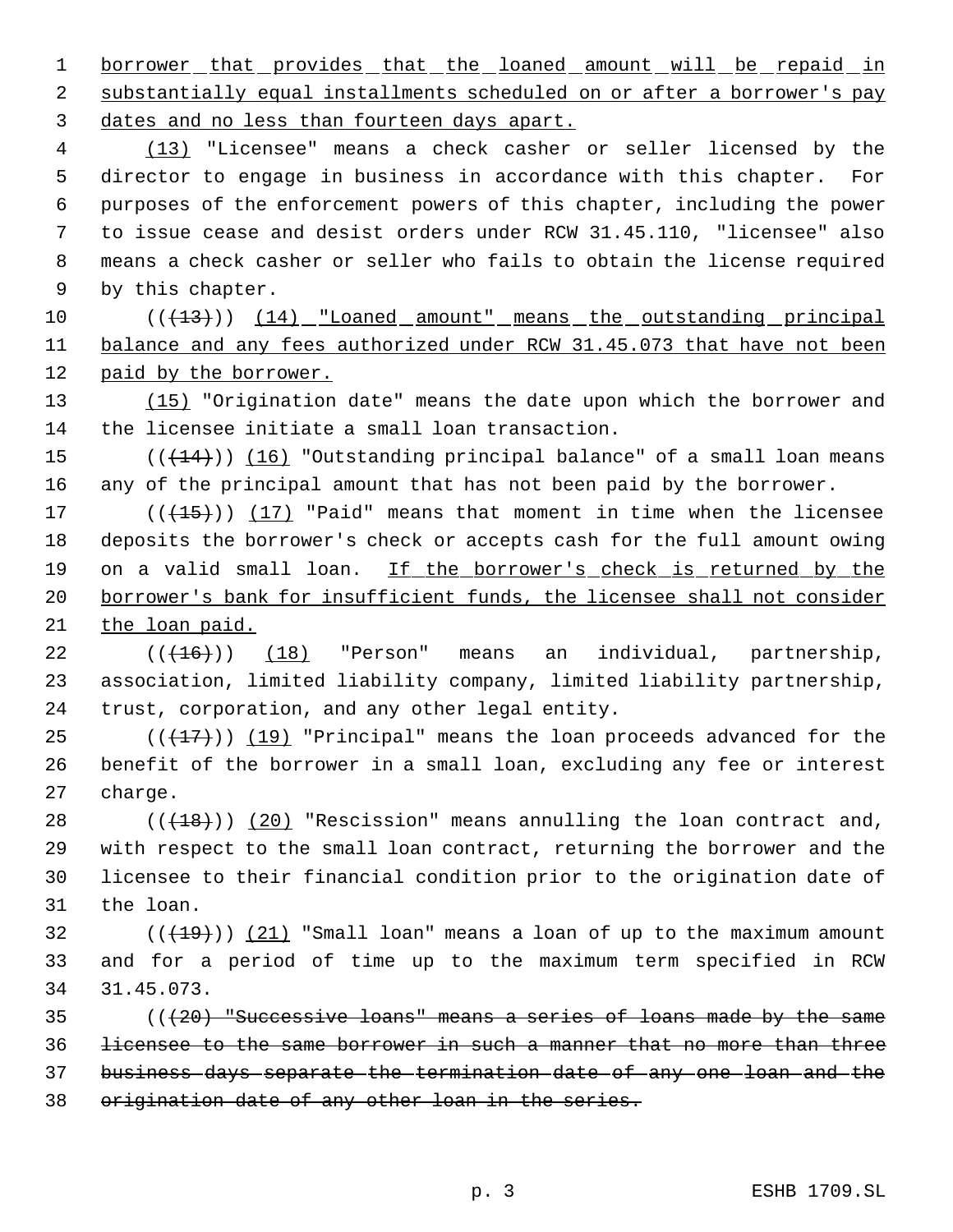1 (21))) (22) "Termination date" means the date upon which payment for the small loan transaction is due or paid to the licensee, whichever occurs first.

 ( $(\frac{22}{12})$ ) (23) "Total of payments" means the principal amount of the small loan plus all fees or interest charged on the loan.

 $((+23))$   $(24)$  "Trade secret" means the same as defined in RCW 19.108.010.

 **Sec. 3.** RCW 31.45.073 and 2003 c 86 s 8 are each amended to read as follows:

 (1) No licensee may engage in the business of making small loans without first obtaining a small loan endorsement to its license from the director in accordance with this chapter. An endorsement will be required for each location where a licensee engages in the business of making small loans, but a small loan endorsement may authorize a licensee to make small loans at a location different than the licensed locations where it cashes or sells checks. A licensee may have more than one endorsement.

18 (2) A licensee must set the due date of a small loan on or after 19 the date of the borrower's next pay date. If a borrower's next pay date is within seven days of taking out the loan, a licensee must set the due date of a small loan on or after the borrower's second pay date 22 after the date the small loan is made. The termination date of a small loan may not exceed the origination date of that same small loan by more than forty-five days, including weekends and holidays, unless the term of the loan is extended by agreement of both the borrower and the licensee and no additional fee or interest is charged. The maximum principal amount of any small loan, or the outstanding principal 28 balances of all small loans made by  $((a))$  all licensees to a single 29 borrower at any one time, may not exceed seven hundred dollars or thirty percent of the gross monthly income of the borrower, whichever is lower. A licensee is prohibited from making a small loan to a borrower who is in default on another small loan until after that loan is paid in full or two years have passed from the origination date of 34 the small loan, whichever occurs first.

 (3) A licensee is prohibited from making a small loan to a borrower in an installment plan with any licensee until after the plan is paid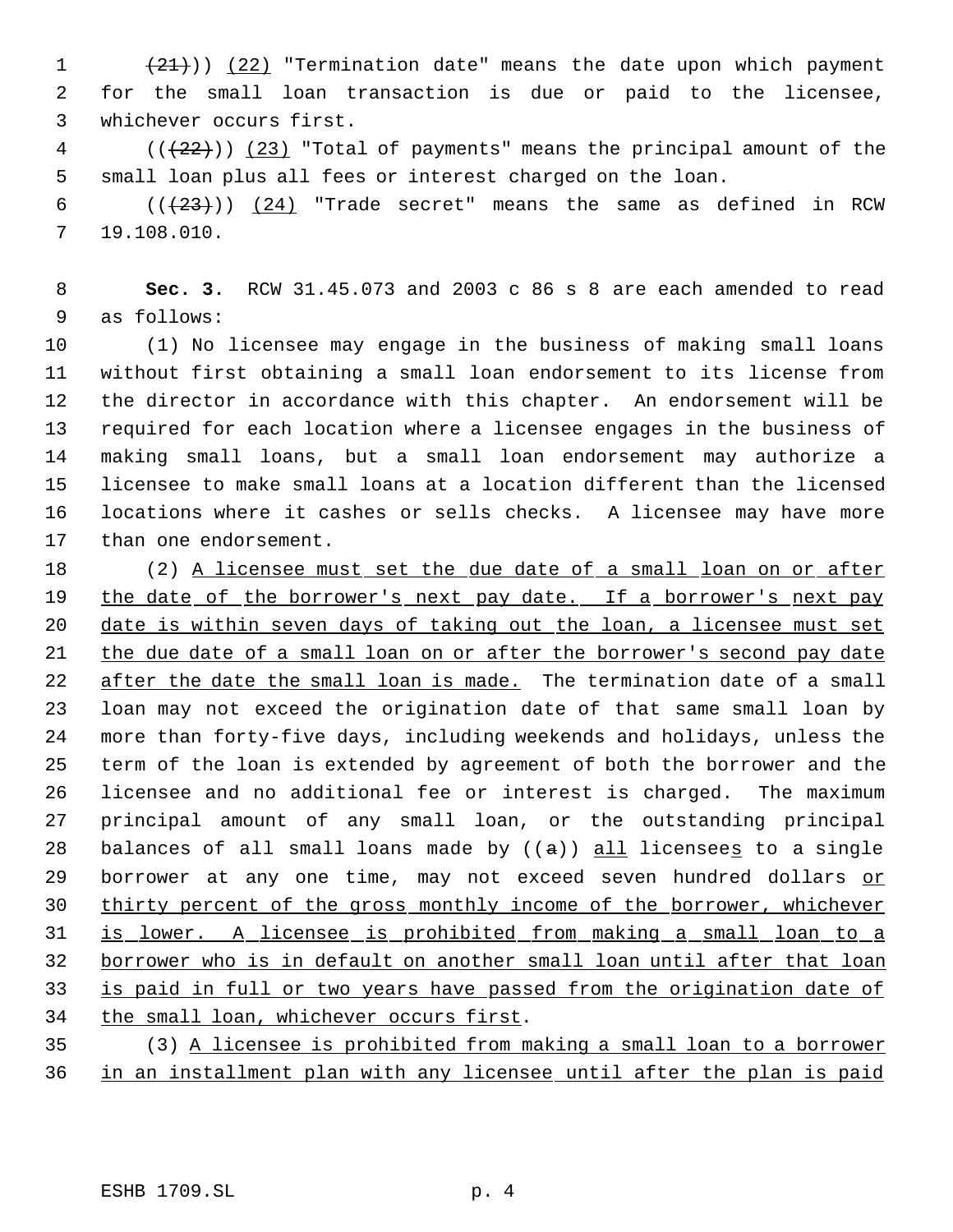1 in full or two years have passed from the origination date of the 2 installment plan, whichever occurs first.

 (4) A borrower is prohibited from receiving more than eight small loans from all licensees in any twelve-month period. A licensee is prohibited from making a small loan to a borrower if making that small loan would result in a borrower receiving more than eight small loans from all licensees in any twelve-month period.

 (5) A licensee that has obtained the required small loan endorsement may charge interest or fees for small loans not to exceed in the aggregate fifteen percent of the first five hundred dollars of principal. If the principal exceeds five hundred dollars, a licensee may charge interest or fees not to exceed in the aggregate ten percent of that portion of the principal in excess of five hundred dollars. If a licensee makes more than one loan to a single borrower, and the aggregated principal of all loans made to that borrower exceeds five hundred dollars at any one time, the licensee may charge interest or fees not to exceed in the aggregate ten percent on that portion of the aggregated principal of all loans at any one time that is in excess of five hundred dollars. The director may determine by rule which fees, if any, are not subject to the interest or fee limitations described in this section. It is a violation of this chapter for any licensee to knowingly loan to a single borrower at any one time, in a single loan or in the aggregate, more than the maximum principal amount described in this section.

 $((4+))$  (6) In connection with making a small loan, a licensee may advance moneys on the security of a postdated check. The licensee may not accept any other property, title to property, or other evidence of ownership of property as collateral for a small loan. The licensee may accept only one postdated check per loan as security for the loan. A licensee may permit a borrower to redeem a postdated check with a payment of cash or the equivalent of cash. The licensee may disburse the proceeds of a small loan in cash, in the form of a check, or in the form of the electronic equivalent of cash or a check.

34 ( $(\overline{\{5\}})$ ) (7) No person may at any time cash or advance any moneys on a postdated check or draft in excess of the amount of goods or services purchased without first obtaining a small loan endorsement to a check casher or check seller license.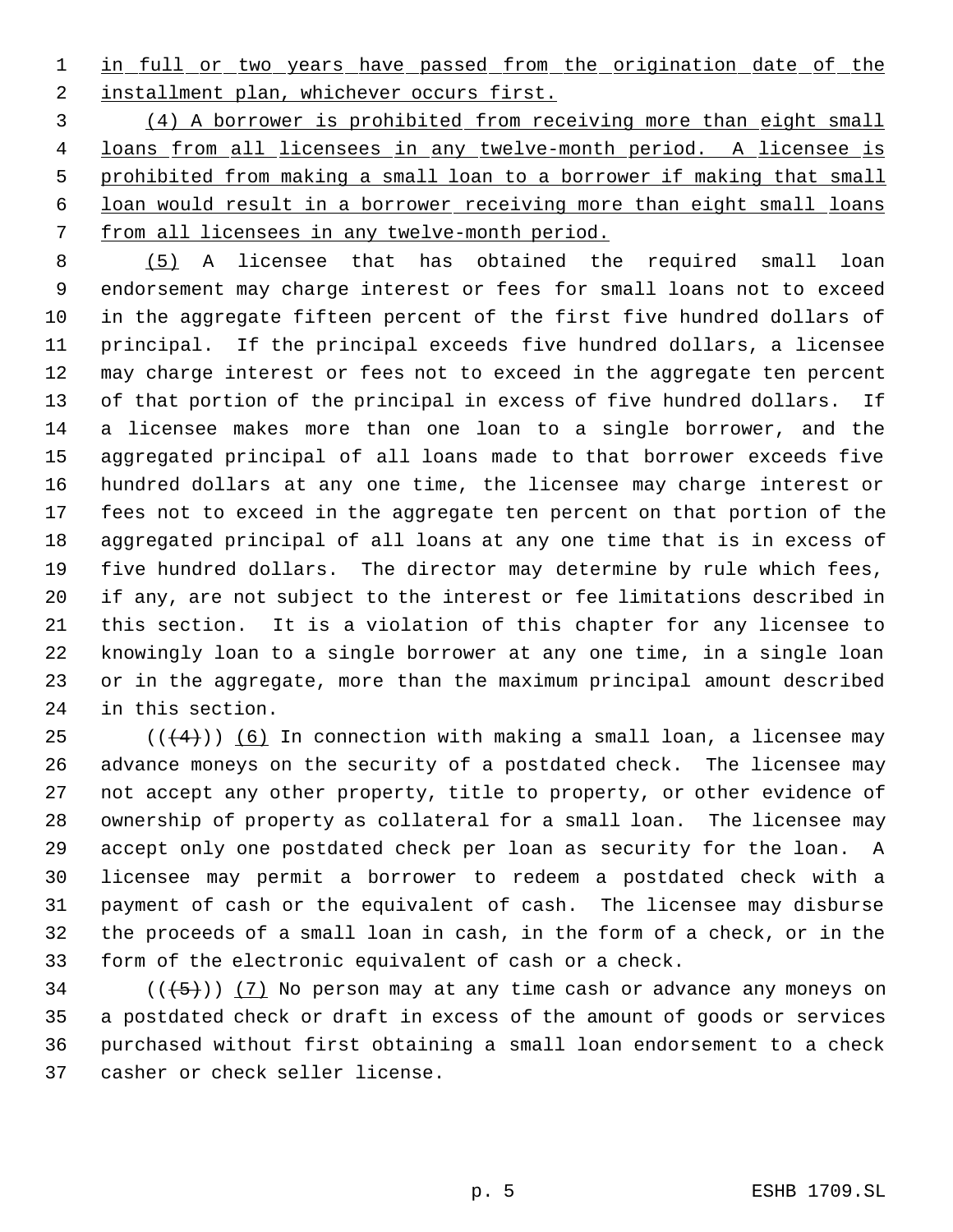1 **Sec. 4.** RCW 31.45.084 and 2003 c 86 s 12 are each amended to read 2 as follows:

 3 (1) ((A licensee and borrower may agree to a payment plan for a 4 small-loan-at-any-time. After-four-successive-loans-and-prior-to 5 default upon the last loan, each)) If a borrower notifies a licensee 6 that the borrower will be or is unable to repay a loan when it is due, 7 the licensee must inform the borrower that the borrower may convert 8 their small loan to ((a payment)) an installment plan. The licensee 9 must convert the small loan to an installment plan at the borrower's 10 request. Each agreement for a loan ((payment)) installment plan must 11 be in writing and acknowledged by both the borrower and the licensee. 12 ((The licensee may charge the borrower, at the time both parties enter 13 into the payment plan, a one-time fee for the payment plan in an amount 14 up to the fee or interest on the outstanding principal of the loan as 15 allowed - under - RCW - 31.45.073(3).) The licensee may not assess any 16 other fee, interest charge, or other charge on the borrower as a result 17 of converting the small loan into ((a payment)) an installment plan. 18 This ((payment)) installment plan must provide for the payment of the 19 total of payments due on the small loan over a period not less than 20 ((sixty)) ninety days ((in three or more payments, unless the borrower 21 and licensee agree to a shorter payment period)) for a loan amount of 22 up to and including four hundred dollars. For a loaned amount over 23 four hundred dollars, the installment plan must be a period not less 24 than one hundred eighty days. The borrower may pay the total of 25 ((payments)) installments at any time. The licensee may not charge any 26 penalty, fee, or charge to the borrower for prepayment of the loan 27 ((payment)) installment plan by the borrower. Each licensee shall 28 conspicuously disclose to each borrower in the small loan agreement or 29 small loan note that the borrower has access to such  $((a\text{ payment}))$  an 30 installment plan ((after four successive loans)). A licensee's 31 violation of such  $((a-payment))$  an installment plan constitutes a 32 violation of this chapter.

33 (2) The licensee ((may take)) must return any postdated checks that 34 the borrower has given to the licensee for the original small loan at 35 the initiation of the ((payment)) installment plan ((for the payments 36 agreed to under the plan. If any check accepted by the licensee as 37 payment-under-the-payment-plan-is-dishonored, the licensee may not 38 charge the borrower any fee for the dishonored check)).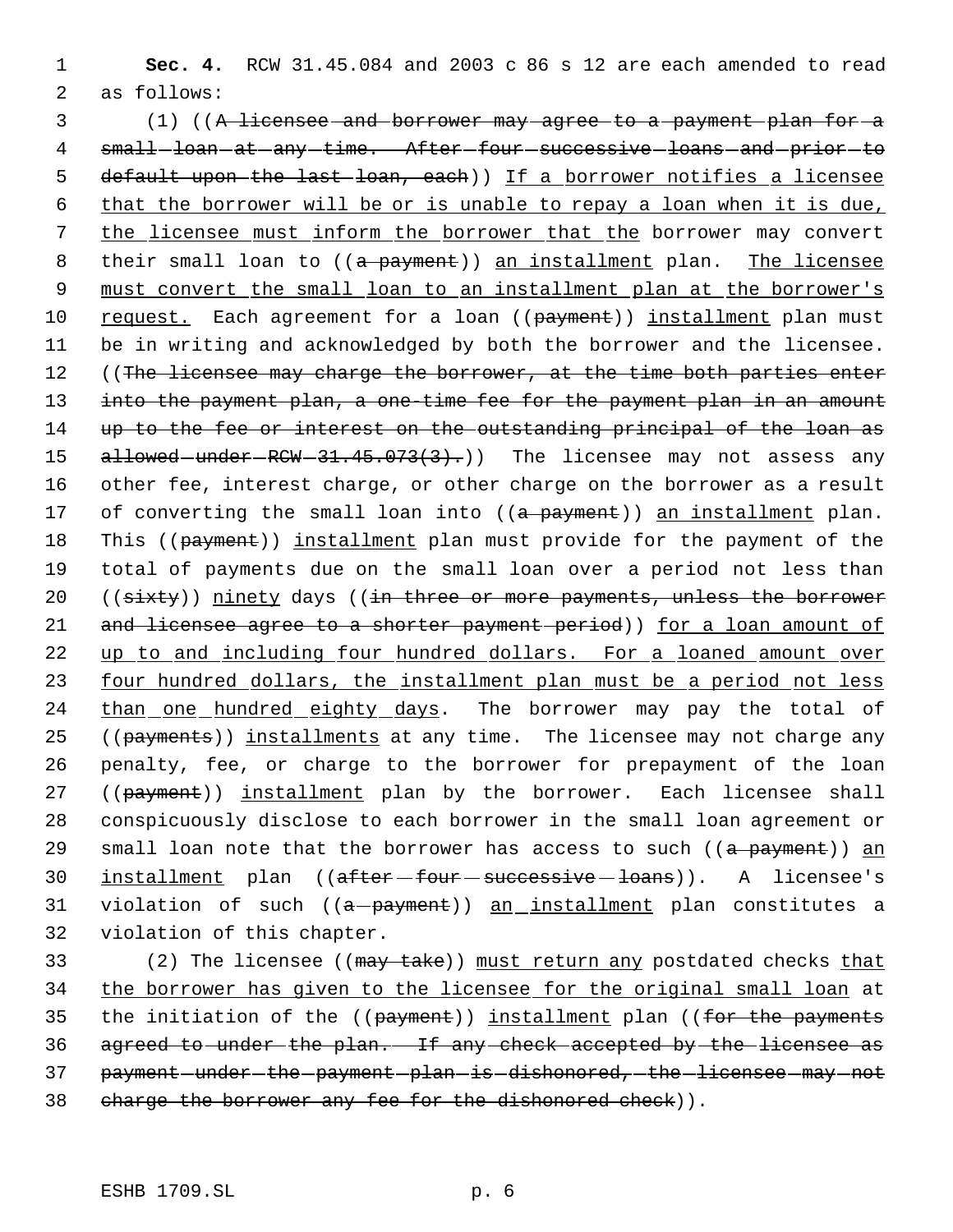1 (3) ((<del>If the borrower defaults on the payment plan, the licensee</del> 2 may initiate action - to - collect - the - total - of - payments - under - RCW 31.45.082.)) A licensee may take postdated checks for installment plan 4 payments at the time the installment plan is originated. If any check 5 accepted as payment under the installment plan is dishonored, the licensee may not charge the borrower any fee for the dishonored check. If a borrower defaults on the installment plan, the licensee may charge 8 the borrower a one-time ((payment)) installment plan default fee of twenty-five dollars.

10 (4) If the licensee enters into ((a payment)) an installment plan with the borrower through an accredited third party, with certified credit counselors, that is representing the borrower, the licensee's 13 failure to comply with the terms of that ((payment)) installment plan constitutes a violation of this chapter.

 NEW SECTION. **Sec. 5.** A new section is added to chapter 31.45 RCW to read as follows:

 (1)(a) In addition to other disclosures required by this chapter, the application for a small loan must include a statement that is substantially similar to the following: "At the time you repay this loan, you should have sufficient funds to meet your other financial obligations. If you cannot pay other bills because you are paying off this debt, you should go into the installment plan offered in connection with this loan."

 (b) The statement in (a) of this subsection must be on the front page of the loan application and must be in at least twelve point type. (2) The director may adopt rules to implement this section.

 NEW SECTION. **Sec. 6.** A new section is added to chapter 31.45 RCW to read as follows:

 (1) The director must, by contract with a vendor or service provider or otherwise, develop and implement a system by means of which a licensee may determine:

(a) Whether a consumer has an outstanding small loan;

(b) The number of small loans the consumer has outstanding;

 (c) Whether the borrower is eligible for a loan under RCW 31.45.073;

(d) Whether the borrower is in an installment plan; and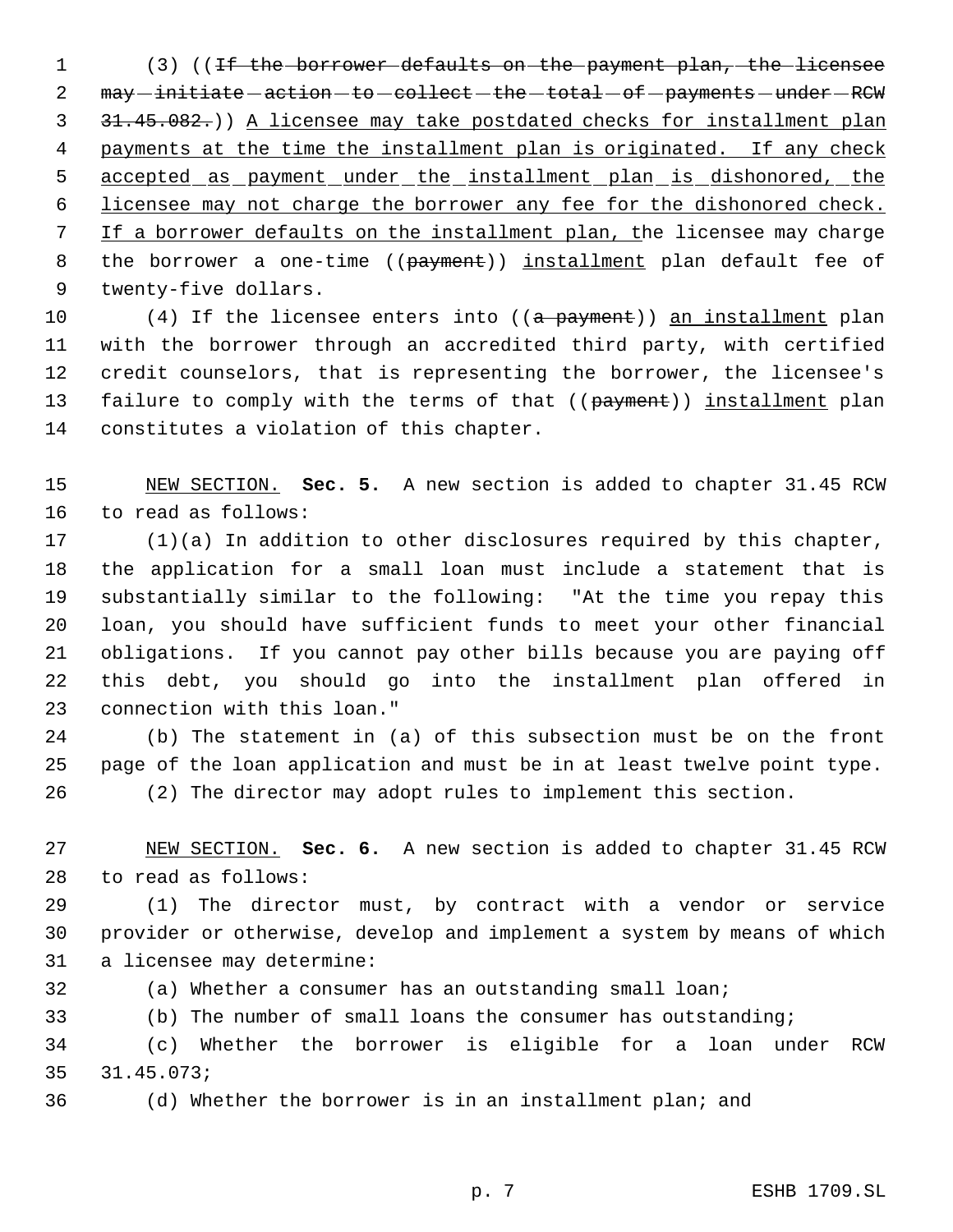(e) Any other information necessary to comply with chapter 31.45 RCW.

 (2) The director may specify the form and contents of the system by rule. Any system must provide that the information entered into or stored by the system is:

 (a) Accessible to and usable by licensees and the director from any location in this state; and

 (b) Secured against public disclosure, tampering, theft, or unauthorized acquisition or use.

 (3) If the system described in subsection (1) of this section is developed and implemented, a licensee making small loans under chapter 31.45 RCW must enter or update the required information in subsection (1) of this section at the time that the small loan transaction is conducted by the licensee.

 (4) A licensee must continue to enter and update all required information for any loans subject to chapter 31.45 RCW that are outstanding or have not yet expired after the date on which the licensee no longer has the license or small loan endorsement required by this chapter. Within ten business days after ceasing to make loans subject to chapter 31.45 RCW, the licensee must submit a plan for continuing compliance with this subsection to the director for approval. The director must promptly approve or disapprove the plan and may require the licensee to submit a new or modified plan that ensures compliance with this subsection.

 (5) If the system described in subsection (1) of this section is developed and implemented, the director shall adopt rules to set the fees licensees shall pay to the vendor or service provider for the operation and administration of the system and the administration of this chapter by the department.

 (6) The director shall adopt rules establishing standards for the retention, archiving, and deletion of information entered into or stored by the system described in subsection (1) of this section.

 (7) The information in the system described in subsection (1) of this section is not subject to public inspection or disclosure under chapter 42.56 RCW.

 NEW SECTION. **Sec. 7.** A new section is added to chapter 31.45 RCW to read as follows: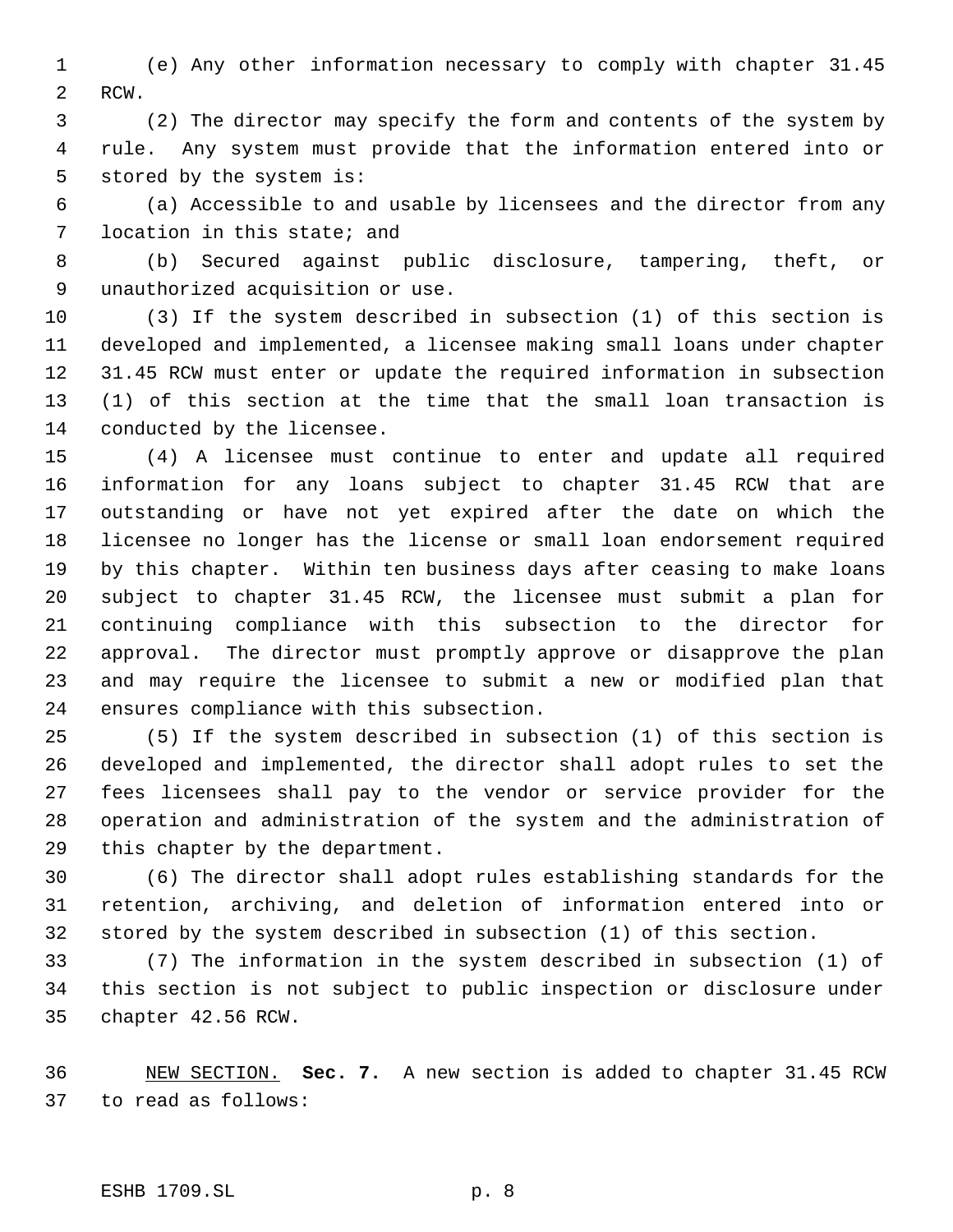(1) The director must collect and submit the following information in a report to the financial services committees of the senate and house of representatives:

 (a) The number of borrowers entered into an installment plan since the effective date of this section;

 (b) How the number of borrowers in installment plans compares to the number of borrowers in installment plans in years previous to the effective date of this section;

 (c) The number of borrowers who have defaulted since the effective date of this section;

 (d) If known on the effective date of this section, how the number of borrowers who have defaulted compares to the number of borrowers who defaulted in years previous to the effective date of this section; and

 (e) Any other information that the director believes is relevant or useful.

 (2) Failure to provide the director information required by this section is a violation of this chapter.

 **Sec. 8.** RCW 42.56.230 and 2008 c 200 s 5 are each amended to read as follows:

 The following personal information is exempt from public inspection and copying under this chapter:

 (1) Personal information in any files maintained for students in public schools, patients or clients of public institutions or public 24 health agencies, or welfare recipients;

 (2) Personal information in files maintained for employees, appointees, or elected officials of any public agency to the extent 27 that disclosure would violate their right to privacy;

 (3) Information required of any taxpayer in connection with the assessment or collection of any tax if the disclosure of the information to other persons would (a) be prohibited to such persons by RCW 84.08.210, 82.32.330, 84.40.020, or 84.40.340 or (b) violate the taxpayer's right to privacy or result in unfair competitive disadvantage to the taxpayer;

 (4) Credit card numbers, debit card numbers, electronic check numbers, card expiration dates, or bank or other financial account numbers, except when disclosure is expressly required by or governed by 37 other law; ((and))